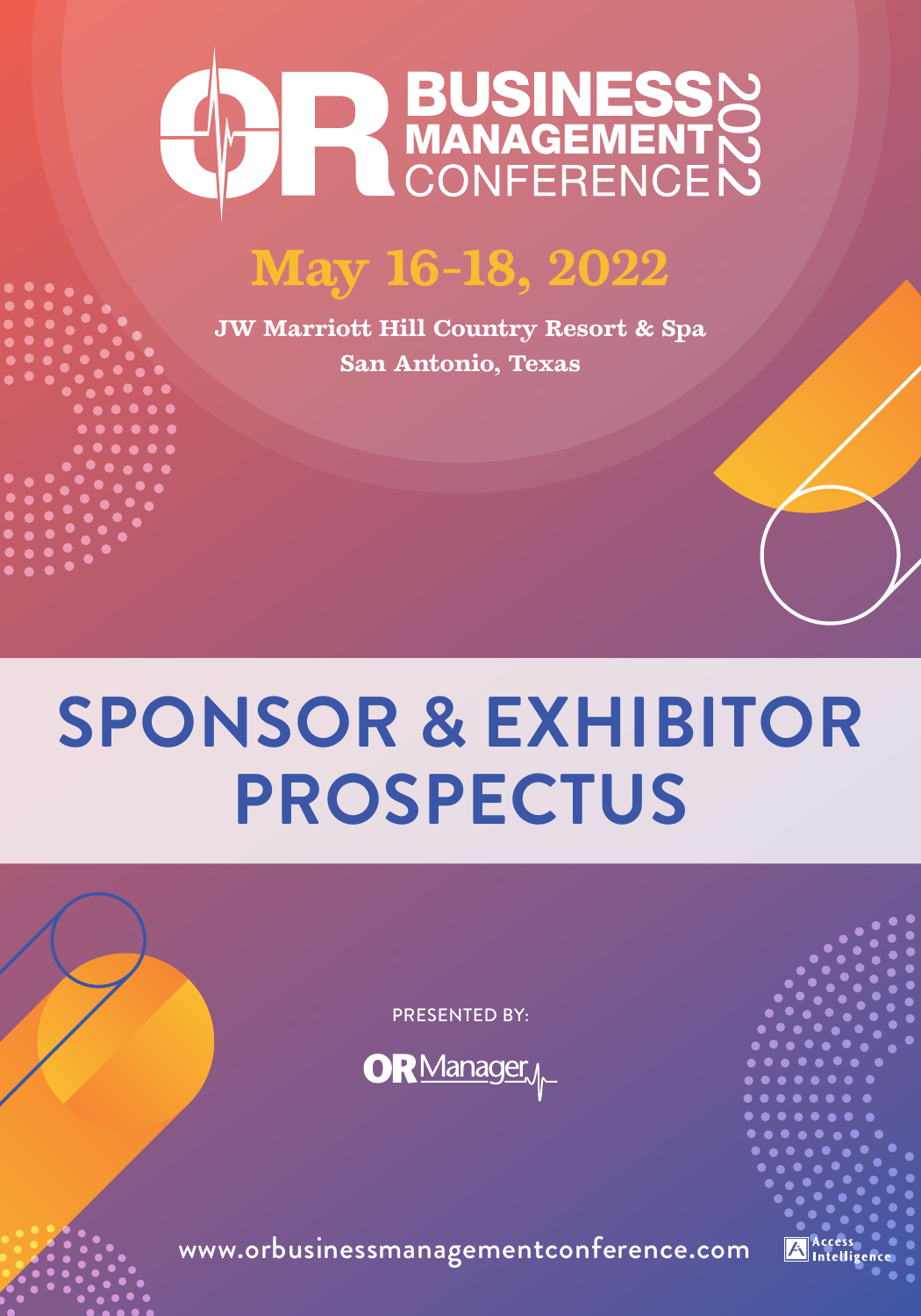# **JOIN US IN HILL COUNTRY!**



# **Why OR Business Management Conference?**

Join us for the premier conference focused on the business management of the surgical suite. In its 10th year, the OR Business Management Conference is designed to inform OR perioperative leaders (C-suite, administrators, directors, & business managers) about improved processes, new technologies, best practices for staffing, and ways to optimize efficiencies in surgical services. Hundreds of healthcare professionals attend because they are seeking the latest in perioperative products and services to streamline, improve, and solve everyday challenges they face.

Business leaders of the surgical suite attend the OR Business Management Conference every year to get the hands-on education and experience to take back to their organizations. One of the best conferences specialized for periop business managers and directors to receive continuing education credits, engage in networking with their community, and meet with vendors that have the potential to positively impact their organizations.

Join us in San Antonio this May!

The OR Manager Team

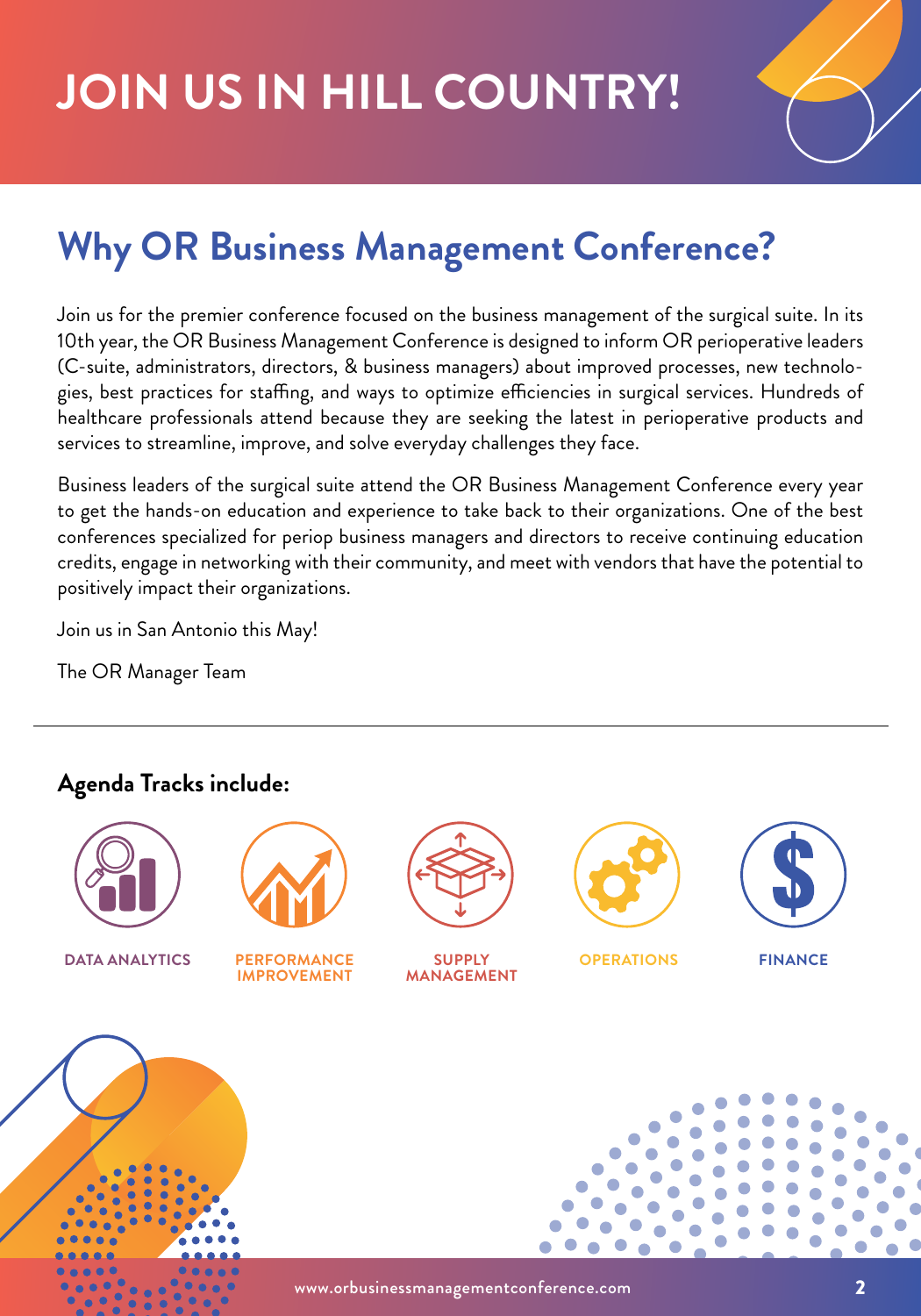# **A Conference Built for Business Leaders…BY Business Leaders!**







### **Purchasing Power**

**Final decision maker Member of purchasing committee Recommend new products Specify suppliers to evaluate Veto authority**



### **Top 5 Products Attendees Plan to Purchase Over the Next 12 Months**

- 1. **Capital Equipment**
- 2. **Instrumentation**
- 3. **IT/Software/Hardware**
- 4. **OR Tables**
- 5. **Surgical Tools**

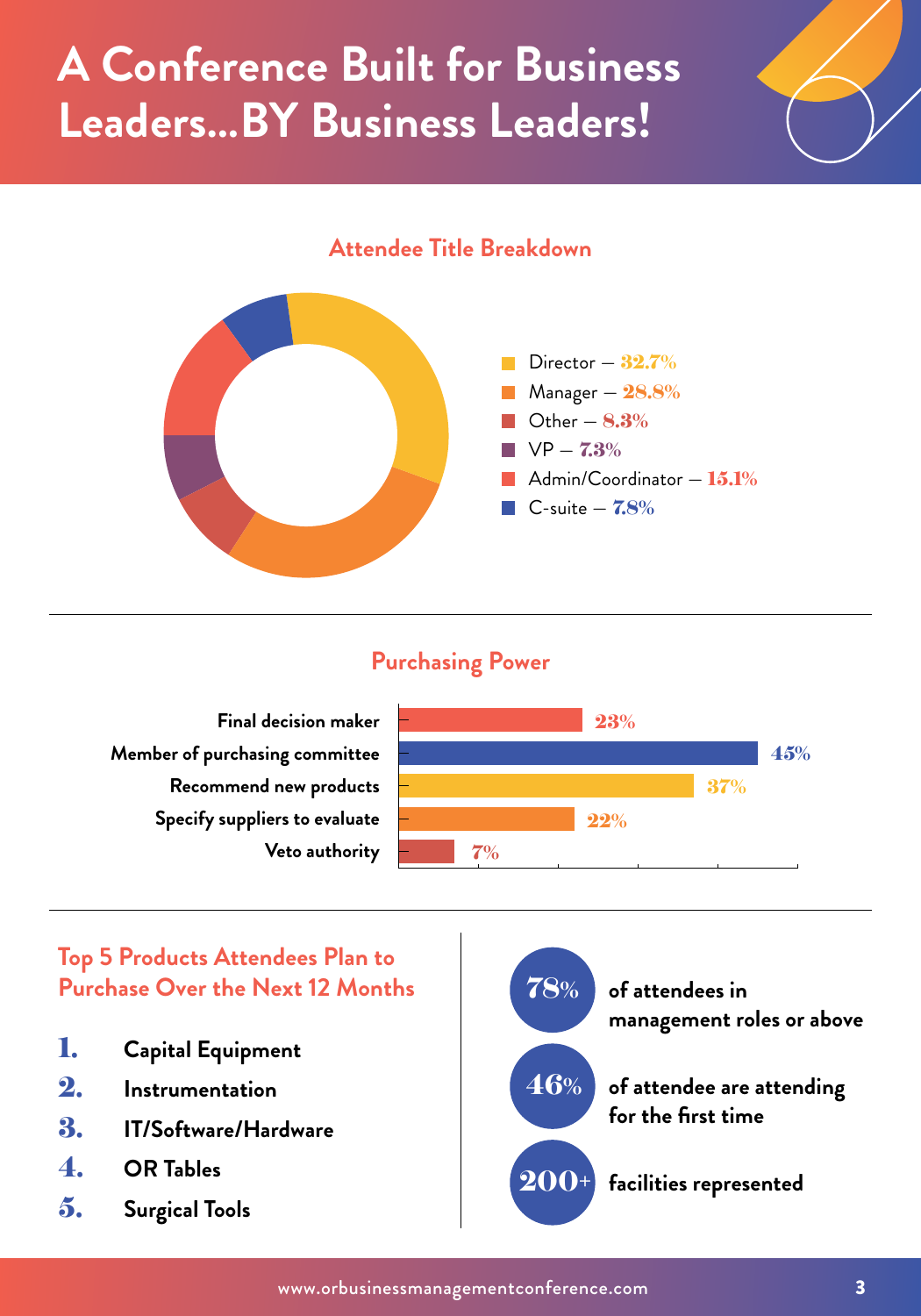# **Who attends the OR Business Management Conference?**



**Executive Vice President of Nursing** | Pomona Valley Hospital Medical Center

**Director, Surgical Support Services** | Salem Health

**Assistant Director of Perioperative Services** | Children's Mercy Hospital Kansas

> **OR Business Manager** | Midland Memorial Hospital

**Senior Director, Surgical Services**  | LifePoint Health

**Materials Manager** | Jackson Surgery Center

**Vice President Perioperative Services** 

| Grady Health System

## What past attendees are saying

*"I enjoy coming to OR Business Management Conference to learn about how my colleagues are tackling the problems we all face in the industry. Despite coming from different geographic locations and size hospitals, there seems to be common ground."*

*"I liked that sessions were realistic and shown that Periop areas have like issues. Each session was really great and we found solutions to many real-life situations back home to our facilities."*

*"I love the dynamic presentations combined with informative and motivating content truly set the stage for an enjoyable, productive and beneficial experience."*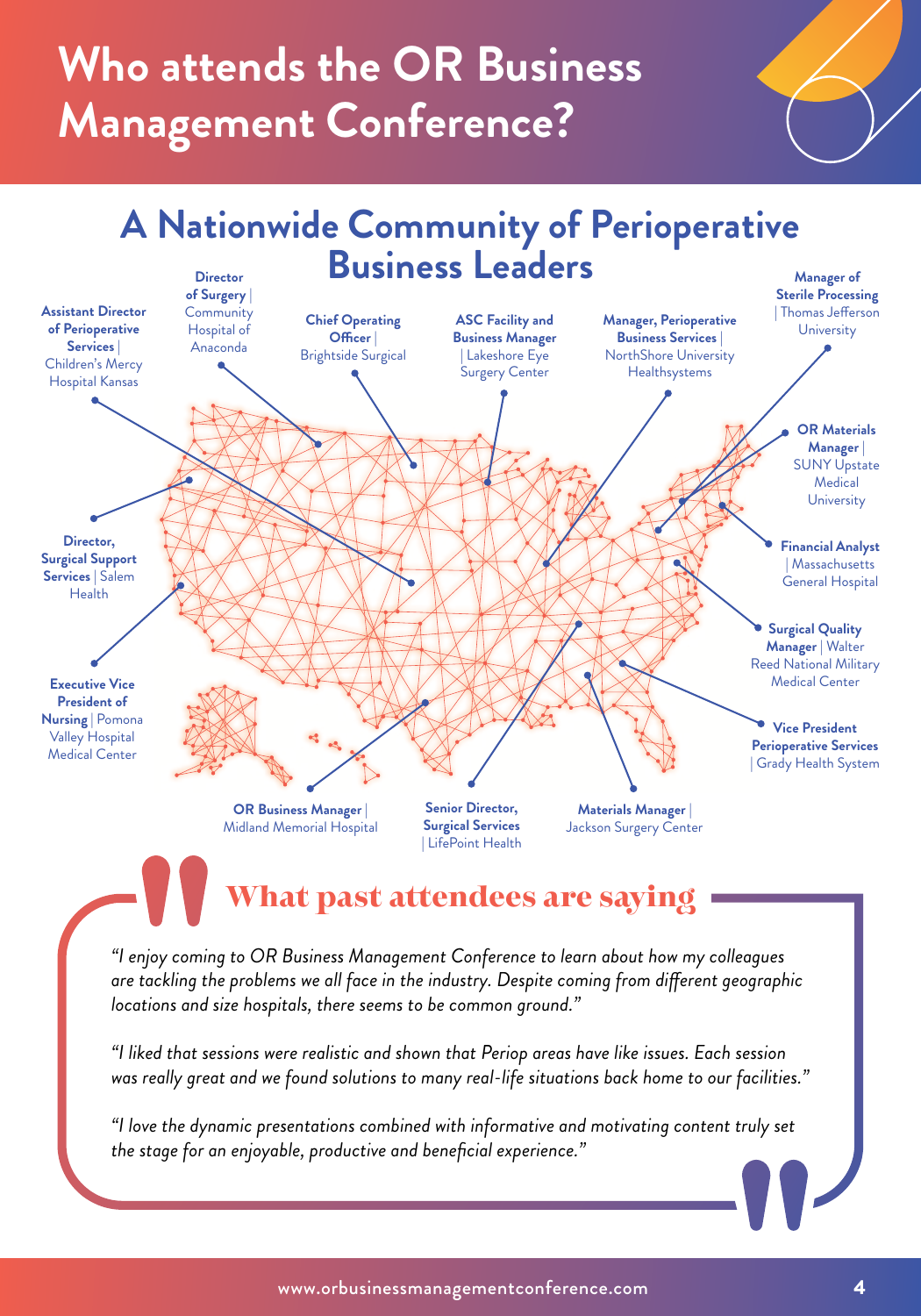# **EXHIBIT BOOTH REGISTRATION**

### **\$4,550 per Tabletop Exhibitor**

#### **TABLETOP EXHIBIT SPACE INCLUDES:**

- One tabletop exhibit (includes one 6' table and chairs)
- One complimentary registration
- Exhibitor recognition in the mobile app
- Logo listed on the Conference website
- Discounted registration code to share with clients

## **PLATINUM SPONSORSHIP** \$20,000

#### **3 Available:**

- **• Monday, May 16 Luncheon** SOLD
- **• Tuesday, May 17 Luncheon** SOLD
- **• Wednesday, May 18 Breakfast** SOLD

#### **RECOGNITION:**

- Opening remarks and literature drop
- Session attendee leads
- Four registrations
- Tabletop exhibit (includes one 6' table and chairs)
- Company identified as a Platinum Sponsor on prominent signage throughout Conference
- One pre-and post-show email blast to Conference attendees

#### **DIGITAL PROMOTIONS:**

- Platinum Sponsor recognition in the mobile app
- Prominent ad placement in the mobile app
- Company logo and description on the Conference website

#### ▶ ADD-ON PRESENTATION OPPORTUNITY: ★\$5,000

• Select the topic and speaker of your choice for the luncheon presentation (i.e. sponsoring company provides speaker & presentation) — requires approval of Conference Management.

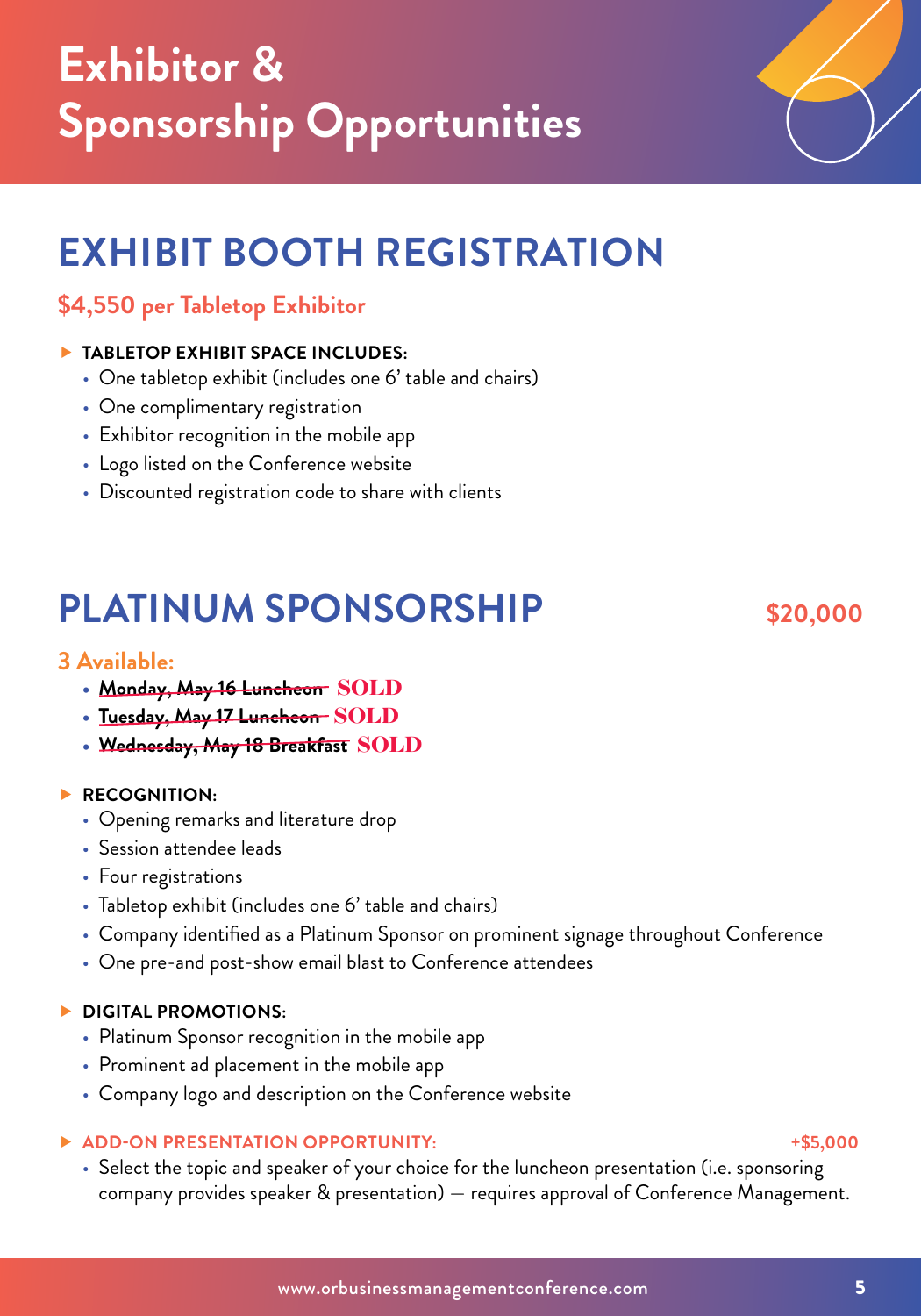# **Sponsorship Opportunities**

# **GOLD SPONSORSHIP \$15,000**

### **3 Available:**

- **• Mobile App Sponsorship** SOLD
- **• Headshot Sponsorship**
- **• WIFI Sponsorship** SOLD

### **MOBILE APP SPONSORSHIP:**

- Take control of the official Conference Mobile App & the analytical power behind it! Your company branding will be included in every aspect of the mobile app (log-in screen, banner ads, etc.) & the promotions that deploy to all Conference attendees promoting the Mobile App.
- You'll receive the contact details for everyone who clicks on your branded ads and/or visits your exhibitor listing.

### **HEADSHOT SPONSORSHIP:**

- A branded photography headshot station active during networking times in the Exhibit Hall that gives attendees a chance to shoot and receive a new headshot.
- You'll receive the contact details for every Conference attendee who gets a headshot.

### **WIFI SPONSORSHIP:**

- Home screen/landing page directing users to URL/message of sponsor's choice.
- Customized network password that is chosen by sponsor.

#### **RECOGNITION:**

- Three registrations
- Tabletop exhibit (includes one 6' table and chairs)
- Company identified as a Gold Sponsor on prominent signage throughout the conference
- One pre-event or post-show email blast to registered attendees

#### **DIGITAL PROMOTIONS:**

- Gold Sponsor recognition in the mobile app
- Banner ad placement in the mobile app
- Company logo and description on the Conference website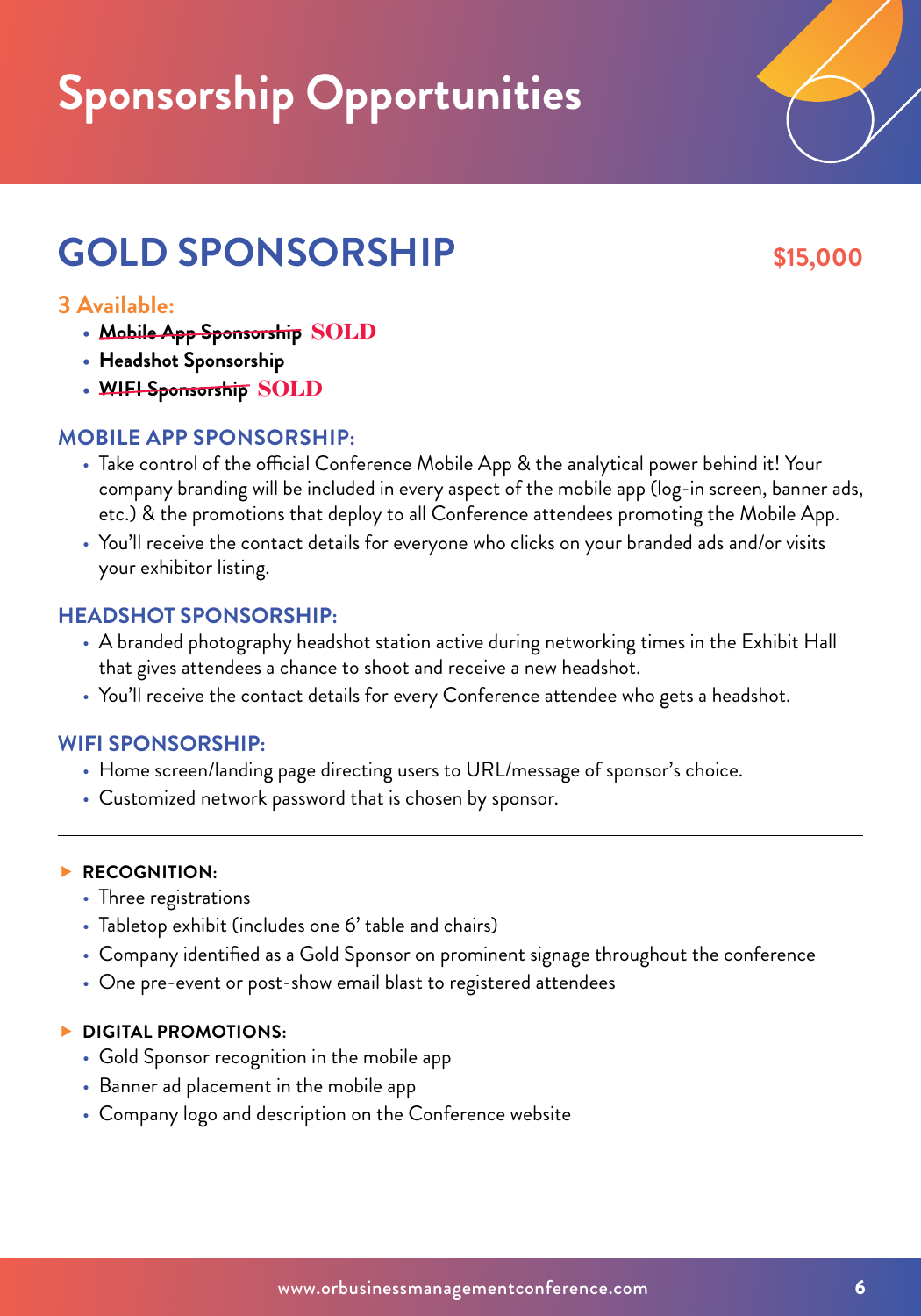# **Sponsorship Opportunities**

## **SILVER SPONSORSHIP** \$10,000

### **2 Available:**

- **• Hotel Keycard Sponsorship** SOLD
- **• Breakfast Sponsorship** SOLD

#### **HOTEL KEYCARD SPONSORSHIP:**

• Put your company's message in the hand of every Conference attendee…literally! Your company's branding will be placed on the hotel keycard that everyone staying in the hotel will be using.

#### **BREAKFAST SPONSORSHIP:**

• Treat attendees to the most important meal of the day. Your company's branding will be everywhere at the breakfast — on napkins, on cups, and in signage in the food area.

#### **RECOGNITION:**

- Three registrations
- Tabletop exhibit (includes one 6' table and chairs)
- Identified as a Silver Sponsor on prominent signage throughout the conference
- One pre-event email blast to registered attendees

#### **DIGITAL PROMOTIONS:**

- Silver Sponsor recognition in the mobile app
- Banner ad placement in the mobile app
- Company logo and description on the Conference website

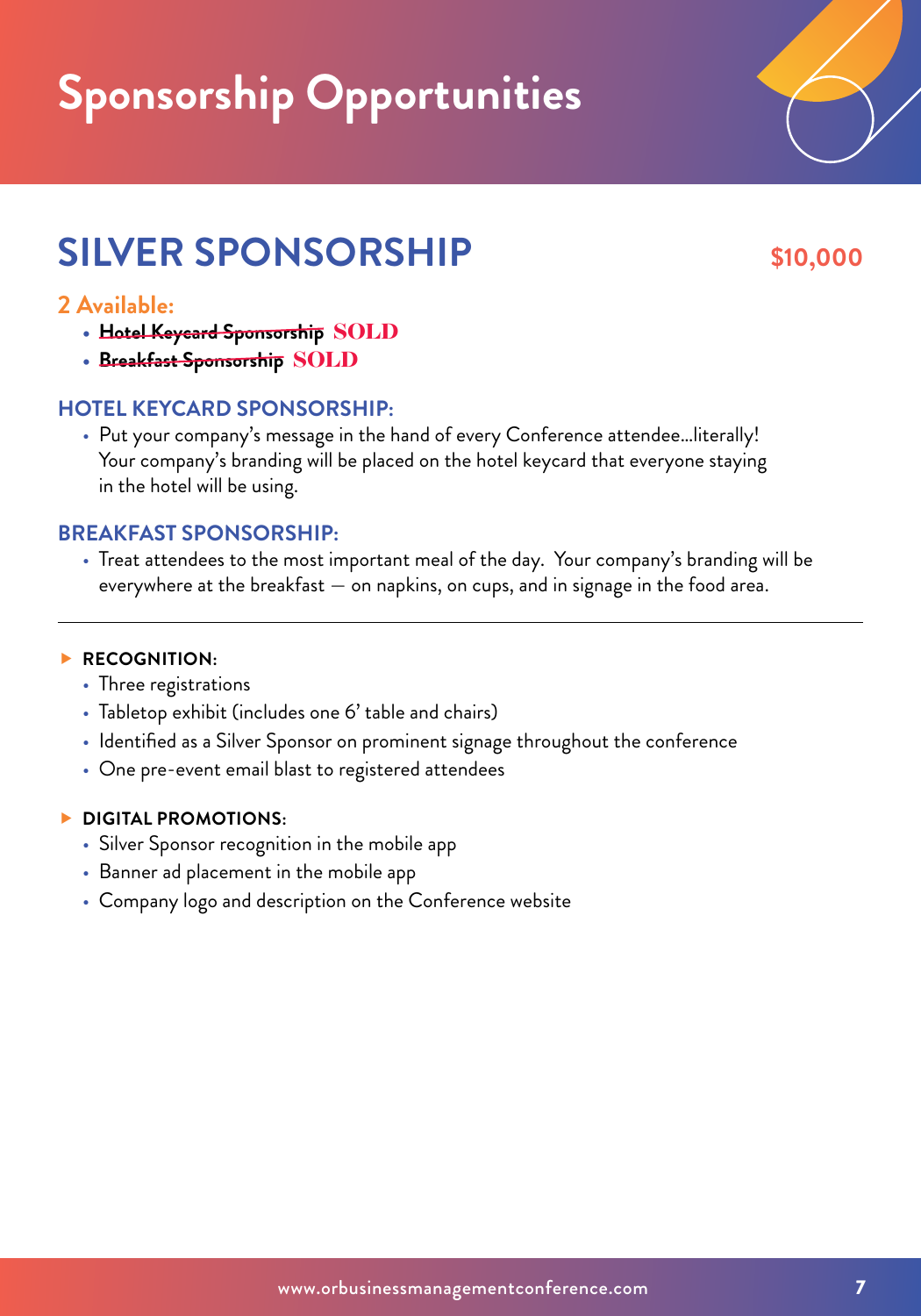# **Sponsorship Opportunities**

## **BRONZE SPONSORSHIP \$7,500**

### **2 Available:**

- **• Registration Sponsorship** SOLD
- **• Coffee Break Sponsorship**

#### **REGISTRATION SPONSORSHIP:**

- Your company logo will be included in the registration system as well as on all registration confirmation emails.
- Your company logo will be on-site registration signage and printed on every badge & lanyard that attendees wear.

#### **ADD-ON OPPORTUNITY: +\$2,500**

• Welcome attendees with champagne and your branded materials during exclusive registration hours. Includes an additional tabletop at registration during key hours for your branded materials.

#### **COFFEE BREAK SPONSORSHIP:**

- Treat attendees to a cup of joe every morning! Your company's branding will be on signage during coffee breaks.
- Provide a branded coffee mug to all Conference attendees that they can take home with them.

#### **RECOGNITION:**

- Two registrations
- Tabletop exhibit (includes one 6' table and chairs)
- Identified as a Bronze Sponsor on prominent signage throughout the Conference

#### **DIGITAL PROMOTIONS:**

- Bronze Sponsor recognition in the mobile app
- Company logo and description on the Conference website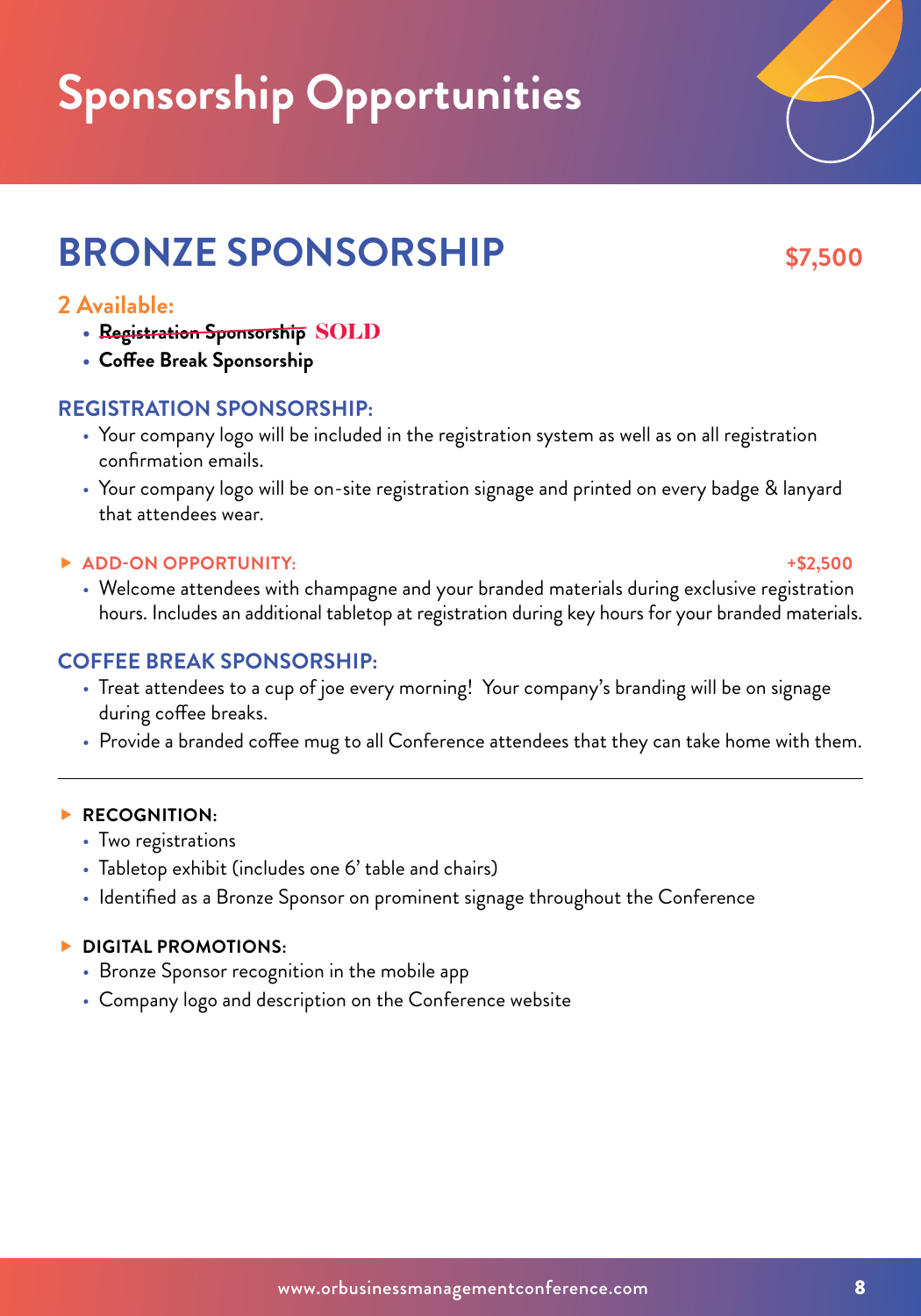# **Add-on Opportunities**

## **SESSION LITERATURE DROP \$2,000**

• Align your brand with content of your choosing with a breakout session literature drop. This includes distribution of one piece of company literature on each seat during the chosen breakout session.

## **PRE- OR POST-CONFERENCE EMAIL BLAST \$2,100**

• Send out a targeted marketing email message to pre-registered attendees before the Conference or a follow up message to all attendees following the Conference!

### **CONFERENCE BAG \$3,000**

• Be one of the first names attendees see when they attend OR Business Management Conference. Become the official bag sponsor and have your brand in the hands of every attendee as soon as they arrive.

## **BAG INSERT \$1,200**

• Promote your organization's products and services with an insert in the official OR Business Management Conference bag, which is provided to all attendees at registration. Drive traffic to your booth!

## **AD IN THE PROGRAM GUIDE \$1,850 FULL PAGE / \$900 HALF PAGE**

• Upgrade your package to include a full-page ad or half page ad in the onsite program guide! This is every attendee's go-to-resource onsite. Jam packed with important session information, networking times, company descriptions, and more, this guide is referenced many times throughout the Conference.

## **LEAD RETRIEVAL UNIT \$395**

• Capture all new sales leads you earn at the show by utilizing a contactless lead capture unit while onsite! You'll automatically receive your prospects contact information allowing for easy follow-up after the show.

## **MOBILE APP ALERT SATS**

• Communicate directly with attendees onsite through a mobile app alert. Encourage attendees to visit your tabletop to win a free prize, or tell them more about what you can do for them.